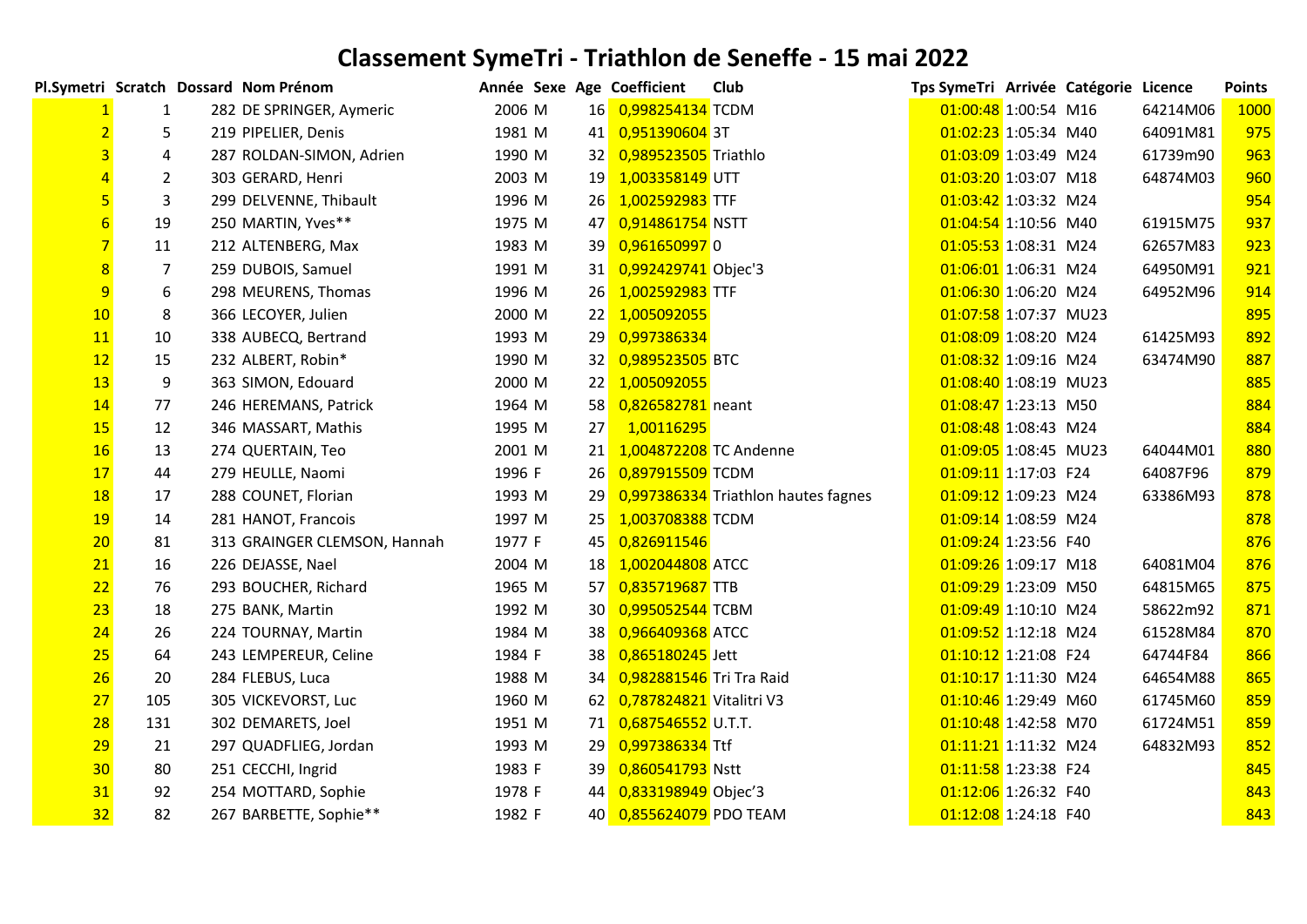|                 |     | Pl.Symetri Scratch Dossard Nom Prénom | Année Sexe Age Coefficient |    |                        | Club                              | Tps SymeTri Arrivée Catégorie Licence |  |          | <b>Points</b> |
|-----------------|-----|---------------------------------------|----------------------------|----|------------------------|-----------------------------------|---------------------------------------|--|----------|---------------|
| 33 <sup>°</sup> | 22  | 360 SAMAIN, Antoine                   | 1999 M                     |    | 23 1,004965788         |                                   | 01:12:18 1:11:57 MU23                 |  |          | 841           |
| 34              | 23  | 358 WYBAUX, Louis                     | 1999 M                     |    | 23 1,004965788         |                                   | 01:12:28 1:12:07 MU23                 |  |          | 839           |
| 35              | 24  | 361 LAMBOTTE, William                 | 1999 M                     |    | 23 1,004965788         |                                   | 01:12:32 1:12:10 MU23                 |  |          | 838           |
| 36              | 25  | 256 DUMOULIN, Chris                   | 1998 M                     |    | 24 1,004501879 Objec'3 |                                   | 01:12:35 1:12:15 M24                  |  |          | 838           |
| 37              | 27  | 245 BURLET, Jerome                    | 2000 M                     |    | 22 1,005092055 LSTT    |                                   | 01:12:42 1:12:20 MU23                 |  | 64501M00 | 836           |
| 38              | 70  | 249 DOUGLAS, Bruce                    | 1971 M                     |    | 51 0,885890777 NSTT    |                                   | 01:12:44 1:22:06 M50                  |  |          | 836           |
| 39              | 33  | 332 LECOMTE, Jonathan                 | 1989 M                     |    | 33 0,986339114         |                                   | 01:12:50 1:13:51 M24                  |  |          | 835           |
| 40              | 48  | 235 RADOT, Thomas                     | 1978 M                     |    | 44 0,934185251 ETC     |                                   | 01:12:52 1:18:00 M40                  |  | 62536M78 | 834           |
| 41              | 68  | 229 LAURENT, Manon**                  | 1996 F                     |    |                        | 26 0,897915509 BINGOAL-WB LADIES  | 01:13:07 1:21:26 F24                  |  |          | 831           |
| 42              | 69  | 255 COLLIN, Manon                     | 1994 F                     |    | 28 0,895546963 Objec'3 |                                   | 01:13:15 1:21:48 F24                  |  | 64944F94 | 830           |
| 43              | 71  | 253 SCHOONBROODT, Benoit*             | 1972 M                     |    | 50 0,893472587 Objec'3 |                                   | 01:13:22 1:22:07 M50                  |  |          | 829           |
| 44              | 74  | 289 VANDRIESSCHE, Virginie            | 1990 F                     | 32 |                        | 0,886994983 Triathlon Team Braine | 01:13:34 1:22:56 F24                  |  | 64584F90 | 826           |
| 45              | 28  | 374 HENIN, Loic                       | 2002 M                     |    | 20 1,004297351         |                                   | 01:13:35 1:13:16 MU23                 |  |          | 826           |
| 46              | 41  | 257 MAUHIN, Benoit                    | 1983 M                     |    | 39 0,961650997 Objec'3 |                                   | 01:13:35 1:16:31 M24                  |  |          | 826           |
| 47              | 32  | 283 BARTHELEMY, Corentin              | 1993 M                     |    | 29 0,997386334 TCDM    |                                   | 01:13:36 1:13:48 M24                  |  | 63442M93 | 826           |
| 48              | 31  | 304 FERNANDEZ GARCIA, Diego           | 2005 M                     |    | 17 1,000347057 UTT     |                                   | 01:13:38 1:13:36 M16                  |  | 62461M05 | 826           |
| 49              | 30  | 300 SCHAUWERS, François               | 1996 M                     |    | 26 1,002592983 TTF     |                                   | 01:13:45 1:13:34 M24                  |  |          | 824           |
| 50              | 29  | 225 GATTA, Fabio                      | 1999 M                     |    | 23 1,004965788 ATCC    |                                   | 01:13:46 1:13:24 MU23                 |  | 64636M99 | 824           |
| 51              | 63  | 265 JOTTARD, Christophe               | 1975 M                     |    | 47 0,914861754 P8      |                                   | 01:14:12 1:21:06 M40                  |  | 59599M75 | 819           |
| 52              | 47  | 223 LANCELLE, Julien                  | 1982 M                     |    | 40 0,956643683 ATCC    |                                   | 01:14:28 1:17:50 M40                  |  | 62576M82 | 816           |
| 53              | 79  | 382 RONDEAU, Julie                    | 2005 F                     |    | 17 0,891232473         |                                   | 01:14:30 1:23:35 F16                  |  |          | 816           |
| 54              | 34  | 352 FERRARI, Arnaud                   | 1996 M                     |    | 26 1,002592983         |                                   | 01:14:46 1:14:34 M24                  |  |          | 813           |
| 55              | 116 | 217 BUXANT, Karine                    | 1973 F                     |    | 49 0,799064809 3T      |                                   | 01:14:47 1:33:35 F40                  |  | 63278F73 | 813           |
| 56              | 107 | 272 IRELAND, Megan                    | 1977 F                     |    | 45 0,826911546 RCBT    |                                   | 01:14:56 1:30:37 F40                  |  | 64420F77 | 811           |
| 57              | 35  | 273 PAQUOT, Erwan                     | 2006 M                     |    | 16 0,998254134 SG3A    |                                   | 01:15:07 1:15:15 M16                  |  | 64660M06 | 809           |
| 58              | 103 | 216 MASSIN, Pierre**                  | 1966 M                     |    | 56 0,844635675 3T      |                                   | 01:15:14 1:29:04 M50                  |  | 63945M66 | 808           |
| 59              | 93  | 290 KUYPERS, Delphine                 | 1985 F                     |    | 37 0,869537071 TRIFLY  |                                   | 01:15:20 1:26:38 F24                  |  | 63333F85 | 807           |
| 60              | 36  | 356 BANSE, Nicolas                    | 1998 M                     |    | 24 1,004501879         |                                   | 01:15:42 1:15:22 M24                  |  |          | 803           |
| 61              | 37  | 355 MELOTTE, Florent                  | 1998 M                     |    | 24 1,004501879         |                                   | 01:15:47 1:15:27 M24                  |  |          | 802           |
| 62              | 38  | 291 VAN EYCKE, François               | 1996 M                     |    | 26 1,002592983 TRIGT   |                                   | 01:15:49 1:15:37 M24                  |  | 63554M96 | 802           |
| 63              | 40  | 252 PETION, Corentin                  | 1992 M                     |    | 30 0,995052544 Obec'3  |                                   | 01:15:57 1:16:20 M24                  |  | 64945M92 | 800           |
| 64              | 121 | 1 COLON, Roland                       | 1961 M                     |    | 61 0,797846301 TTR     |                                   | 01:16:02 1:35:18 M60                  |  | 57994M61 | 800           |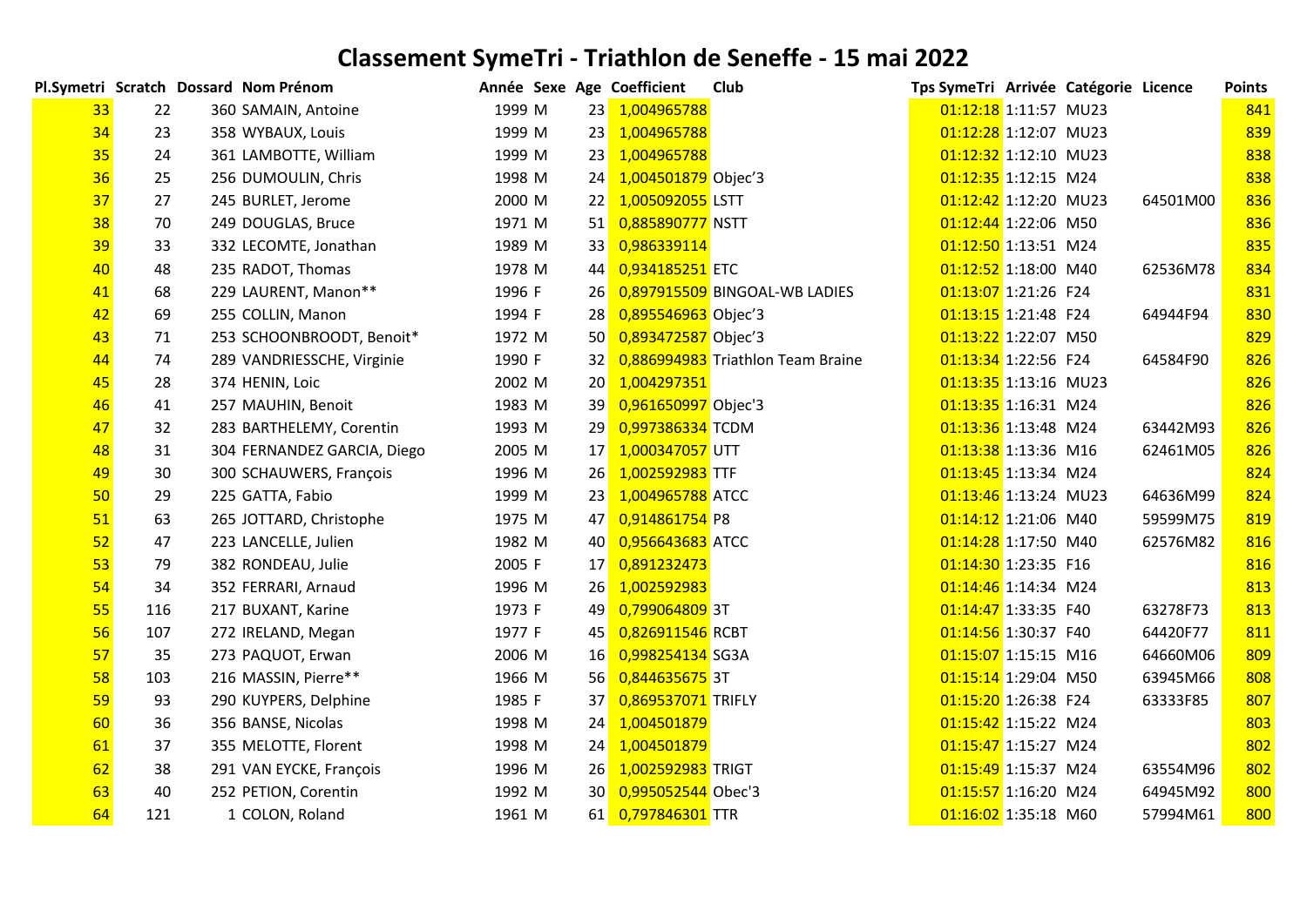|    |     | Pl.Symetri Scratch Dossard Nom Prénom | Année Sexe Age Coefficient |    |                     | Club | Tps SymeTri Arrivée Catégorie Licence |  |          | <b>Points</b> |
|----|-----|---------------------------------------|----------------------------|----|---------------------|------|---------------------------------------|--|----------|---------------|
| 65 | 100 | 242 ROBAYE, Helene                    | 1984 F                     |    | 38 0,865180245 JETT |      | 01:16:15 1:28:08 F24                  |  | 63588F84 | 797           |
| 66 | 59  | 241 COLLIN, Jerome**                  | 1980 M                     |    | 42 0,945894715 Jett |      | 01:16:26 1:20:48 M40                  |  |          | 795           |
| 67 | 39  | 378 JAMINON, Mathis                   | 2003 M                     |    | 19 1,003358149      |      | 01:16:30 1:16:15 M18                  |  |          | 795           |
| 68 | 75  | 301 LOFORTE, Rosario*                 | 1976 M                     | 46 | 0,921534718 TTRS    |      | 01:16:32 1:23:03 M40                  |  | 64493M76 | 794           |
| 69 | 86  | 262 BASTOGNE, Océane                  | 1999 F                     | 23 | 0,898951549 Objec'3 |      | 01:16:38 1:25:15 FU23                 |  |          | 793           |
| 70 | 43  | 214 RASSART, Jorick                   | 1994 M                     | 28 | 0,999425211 0       |      | 01:16:47 1:16:50 M24                  |  | 0        | 792           |
| 71 | 42  | 367 MAES, William                     | 2000 M                     | 22 | 1,005092055         |      | 01:17:06 1:16:43 MU23                 |  |          | 788           |
| 72 | 50  | 330 DOLLET, Pierre-Edouard            | 1989 M                     | 33 | 0,986339114         |      | 01:17:12 1:18:16 M24                  |  |          | 788           |
| 73 | 91  | 379 RONDEAU, Lola                     | 2003 F                     | 19 | 0,895334066         |      | 01:17:16 1:26:18 F18                  |  |          | 787           |
| 74 | 111 | 231 RODRIGUEZ, Sara                   | 1980 F                     | 42 | 0,84495903 BTC      |      | 01:17:18 1:31:29 F40                  |  | 60858F80 | 786           |
| 75 | 52  | 244 ROUVROY, Hendrik                  | 1988 M                     | 34 | 0,982881546 JETT    |      | 01:17:24 1:18:45 M24                  |  |          | 785           |
| 76 | 45  | 228 ANNET, Maximilien                 | 2002 M                     | 20 | 1,004297351 BATT    |      | 01:17:42 1:17:22 MU23                 |  | 62783M02 | 782           |
| 77 | 95  | 376 MAILLEUX, Maylis                  | 2002 F                     | 20 | 0,896798076         |      | 01:17:54 1:26:52 FU23                 |  |          | 780           |
| 78 | 96  | 371 JESSA, Gaëlle                     | 2001 F                     | 21 | 0,897883277         |      | 01:18:01 1:26:53 FU23                 |  |          | 779           |
| 79 | 49  | 340 DE COOMAN, Edwin                  | 1993 M                     | 29 | 0,997386334         |      | 01:18:03 1:18:15 M24                  |  |          | 779           |
| 80 | 46  | 372 JEANMART, Florian                 | 2002 M                     | 20 | 1,004297351         |      | 01:18:05 1:17:45 MU23                 |  |          | 779           |
| 81 | 53  | 334 MAIGRE, Jamy                      | 1990 M                     |    | 32 0,989523505      |      | 01:18:12 1:19:02 M24                  |  |          | 777           |
| 82 | 51  | 337 VAN DEN NOORTGATE, Geoffrey       | 1993 M                     |    | 29 0,997386334      |      | 01:18:19 1:18:31 M24                  |  |          | 776           |
| 83 | 57  | 239 LEDEGANCK, Robin                  | 1991 M                     | 31 | 0,992429741 HTT     |      | 01:18:54 1:19:30 M24                  |  | 64752M91 | 771           |
| 84 | 124 | 218 BOUDART, Virginie                 | 1975 F                     | 47 | 0,813526558 3T      |      | 01:19:35 1:37:50 F40                  |  | 60827F75 | 764           |
| 85 | 54  | 383 BERTAU, Arthur                    | 2000 M                     | 22 | 1,005092055         |      | 01:19:42 1:19:18 MU23                 |  | 64634M00 | 763           |
| 86 | 55  | 354 BARBEZ, Augustin                  | 1998 M                     |    | 24 1,004501879      |      | 01:19:42 1:19:21 M24                  |  |          | 763           |
| 87 | 56  | 369 LAURENT, Léopold                  | 2001 M                     | 21 | 1,004872208         |      | 01:19:50 1:19:27 MU23                 |  |          | 761           |
| 88 | 78  | 318 ROISIN, Benoit                    | 1983 M                     | 39 | 0,961650997         |      | 01:20:05 1:23:17 M24                  |  |          | 759           |
| 89 | 110 | 310 BLANC, Dominique                  | 1970 M                     | 52 | 0,87808484          |      | 01:20:08 1:31:16 M50                  |  |          | 759           |
| 90 | 117 | 269 CORNELIS, Eric                    | 1967 M                     | 55 | 0,85333057 Q3T      |      | 01:20:14 1:34:01 M50                  |  | 60473M67 | 758           |
| 91 | 65  | 227 BOONE, Kevin**                    | 1990 M                     | 32 | 0,989523505 ATRIAC  |      | 01:20:17 1:21:08 M24                  |  |          | 757           |
| 92 | 104 | 261 RAUW, Mandy                       | 1995 F                     | 27 | 0,896894786 Objec'3 |      | 01:20:19 1:29:33 F24                  |  | 64946F95 | 757           |
| 93 | 62  | 335 JALBY, Martin                     | 1991 M                     |    | 31 0,992429741      |      | 01:20:27 1:21:04 M24                  |  |          | 756           |
| 94 | 58  | 380 BLANC, Antione                    | 2003 M                     | 19 | 1,003358149         |      | 01:20:29 1:20:13 M18                  |  |          | 755           |
| 95 | 106 | 377 HARDY, Ysaline                    | 2002 F                     | 20 | 0,896798076         |      | 01:20:37 1:29:54 FU23                 |  |          | 754           |
| 96 | 73  | 266 DERMIENCE, Cédric                 | 1987 M                     |    | 35 0,979155499 Pas  |      | 01:20:49 1:22:32 M24                  |  |          | 752           |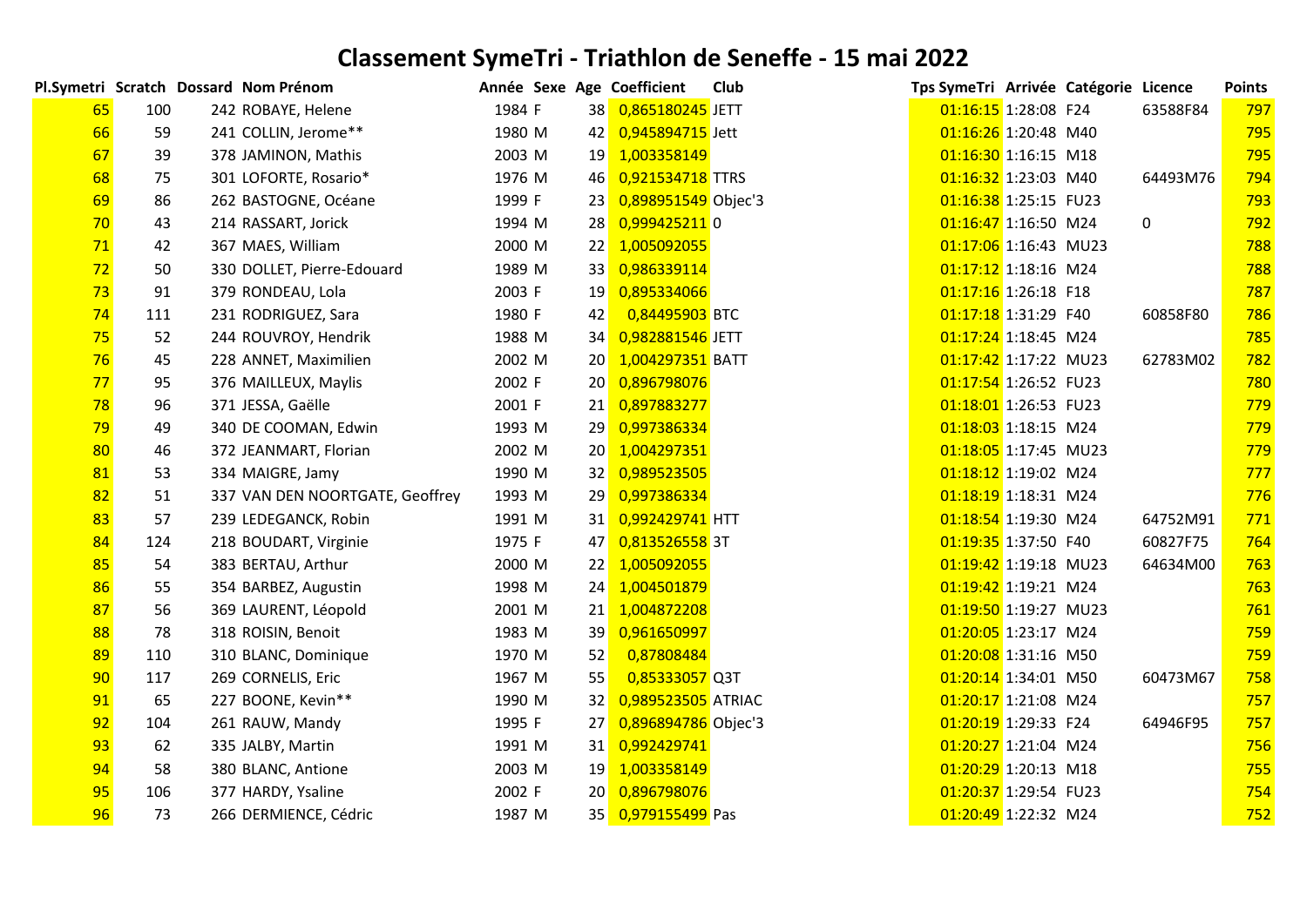|            |     | Pl.Symetri Scratch Dossard Nom Prénom | Année Sexe Age Coefficient |                 |                        | Club                                      | Tps SymeTri Arrivée Catégorie Licence |  |          | <b>Points</b> |
|------------|-----|---------------------------------------|----------------------------|-----------------|------------------------|-------------------------------------------|---------------------------------------|--|----------|---------------|
| 97         | 108 | 260 BRIQUET, Caroline                 | 1993 F                     | 29              | 0,893877824 Objec'3    |                                           | 01:21:10 1:30:48 F24                  |  | 64954F93 | 749           |
| 98         | 138 | 307 ROOS, Hubert                      | 1955 M                     | 67              | 0,73437382             |                                           | 01:21:15 1:50:38 M60                  |  |          | 748           |
| 99         | 60  | 220 FAUCON, Bastien                   | 1997 M                     | 25              | 1,003708388 3T         |                                           | 01:21:18 1:21:00 M24                  |  | 64672M97 | 748           |
| <b>100</b> | 61  | 353 VANHELLEPUTTE, Sacha              | 1997 M                     | 25              | 1,003708388            |                                           | 01:21:20 1:21:02 M24                  |  |          | 747           |
| 101        | 109 | 345 DISLAIRE, Anne-Laure              | 1994 F                     | <b>28</b>       | 0,895546963            |                                           | 01:21:23 1:30:52 F24                  |  |          | 747           |
| 102        | 67  | 375 BODART, Sam                       | 2002 M                     |                 | 20 1,004297351         |                                           | 01:21:36 1:21:15 MU23                 |  |          | 745           |
| 103        | 66  | 222 FINN, Hugo                        | 1999 M                     |                 |                        | 23 1,004965788 3T Triathlon Tenacity Team | 01:21:36 1:21:12 MU23                 |  | 64614M99 | 745           |
| 104        | 112 | 248 FAUCON, Bruno                     | 1971 M                     |                 | 51 0,885890777 Non     |                                           | 01:21:38 1:32:09 M50                  |  |          | 745           |
| 105        | 84  | 322 GONCETTE, Arnaud                  | 1984 M                     |                 | 38 0,966409368         |                                           | 01:21:52 1:24:43 M24                  |  |          | 743           |
| <b>106</b> | 89  | 258 BIDOUL, Gil                       | 1983 M                     |                 | 39 0,961650997 Objec'3 |                                           | 01:22:22 1:25:39 M24                  |  | 64953M83 | 738           |
| 107        | 135 | 247 DELMAY, Chrystelle                | 1972 F                     |                 | 50 0,791430661 neant   |                                           | 01:22:34 1:44:19 F50                  |  |          | 736           |
| 108        | 72  | 221 COULON, Adriel                    | 1998 M                     | 24              | 1,004501879 3T         |                                           | 01:22:45 1:22:23 M24                  |  | 64766M98 | 735           |
| 109        | 88  | 324 CARPENT, Julien                   | 1985 M                     |                 | 37 0,970915383         |                                           | 01:23:07 1:25:36 M24                  |  |          | 731           |
| 110        | 120 | 328 RESSENT, Nathalie                 | 1988 F                     |                 | 34 0,880890111         |                                           | 01:23:23 1:34:39 F24                  |  |          | 729           |
| 111        | 118 | 336 MILLET, Emilie                    | 1992 F                     |                 | 30 0,891892789         |                                           | 01:23:52 1:34:02 F24                  |  |          | 725           |
| 112        | 83  | 278 FOGLIA, Florent                   | 1992 M                     |                 | 30 0,995052544 TCDM    |                                           | 01:24:07 1:24:32 M24                  |  | 64733M92 | 723           |
| 113        | 97  | 321 CAUWE, Olivier                    | 1984 M                     |                 | 38 0,966409368         |                                           | 01:24:15 1:27:11 M24                  |  |          | 722           |
| 114        | 85  | 344 DEDOBBELEER, Thomas               | 1994 M                     | 28              | 0,999425211            |                                           | 01:24:52 1:24:55 M24                  |  |          | 716           |
| 115        | 90  | 333 CHASSARD, Vadim                   | 1990 M                     | 32              | 0,989523505            |                                           | 01:25:07 1:26:01 M24                  |  |          | 714           |
| 116        | 87  | 350 MOULIGNEAU, Quentin               | 1996 M                     | 26              | 1,002592983            |                                           | 01:25:41 1:25:28 M24                  |  |          | 709           |
| 117        | 122 | 373 DUMONT, Marie**                   | 2002 F                     |                 | 20 0,896798076         |                                           | 01:26:20 1:36:16 FU23                 |  |          | 704           |
| <b>118</b> | 115 | 234 FONTAINE, Laurent                 | 1977 M                     | 45              | 0,92797653 ETC         |                                           | 01:26:39 1:33:22 M40                  |  | 63924M77 | 702           |
| <b>119</b> | 98  | 264 GILSON, Romain                    | 1994 M                     | 28              | 0,999425211 Object'3   |                                           | 01:27:11 1:27:14 M24                  |  |          | 697           |
| 120        | 94  | 370 CALDERARO, Matthieu               | 2001 M                     |                 | 21 1,004872208         |                                           | 01:27:14 1:26:49 MU23                 |  |          | 697           |
| <b>121</b> | 123 | 384 MABILLE, Manirat                  | 2001 F                     | 21              | 0,897883277            |                                           | 01:27:23 1:37:19 FU23                 |  |          | 696           |
| 122        | 99  | 368 DUPONT, Audric                    | 2001 M                     | 21 <sup>1</sup> | 1,004872208            |                                           | 01:27:42 1:27:16 MU23                 |  |          | 693           |
| 123        | 101 | 381 REMACLE, François**               | 2004 M                     | 18              | 1,002044808            |                                           | 01:28:20 1:28:09 M18                  |  |          | 688           |
| 124        | 127 | 341 ROOS, Gwenaëlle                   | 1993 F                     |                 | 29 0,893877824         |                                           | 01:28:32 1:39:03 F24                  |  |          | 687           |
| 125        | 136 | 314 MONTEGNIES, Sabrina               | 1977 F                     |                 | 45 0,826911546         |                                           | 01:28:34 1:47:06 F40                  |  |          | 686           |
| <b>126</b> | 126 | 276 MAURISSEN, Anna                   | 2003 F                     | 19              | 0,895334066 TCBM       |                                           | 01:28:40 1:39:02 F18                  |  | 58938F03 | 686           |
| 127        | 102 | 240 PANCKEN, Sylvain                  | 1994 M                     |                 | 28 0,999425211 HTT     |                                           | 01:29:01 1:29:04 M24                  |  | 64671M94 | 683           |
| 128        | 113 | 294 PIERART, Jerome                   | 1982 M                     |                 | 40 0,956643683 Ttb     |                                           | 01:29:07 1:33:09 M40                  |  | 64181M82 | 682           |